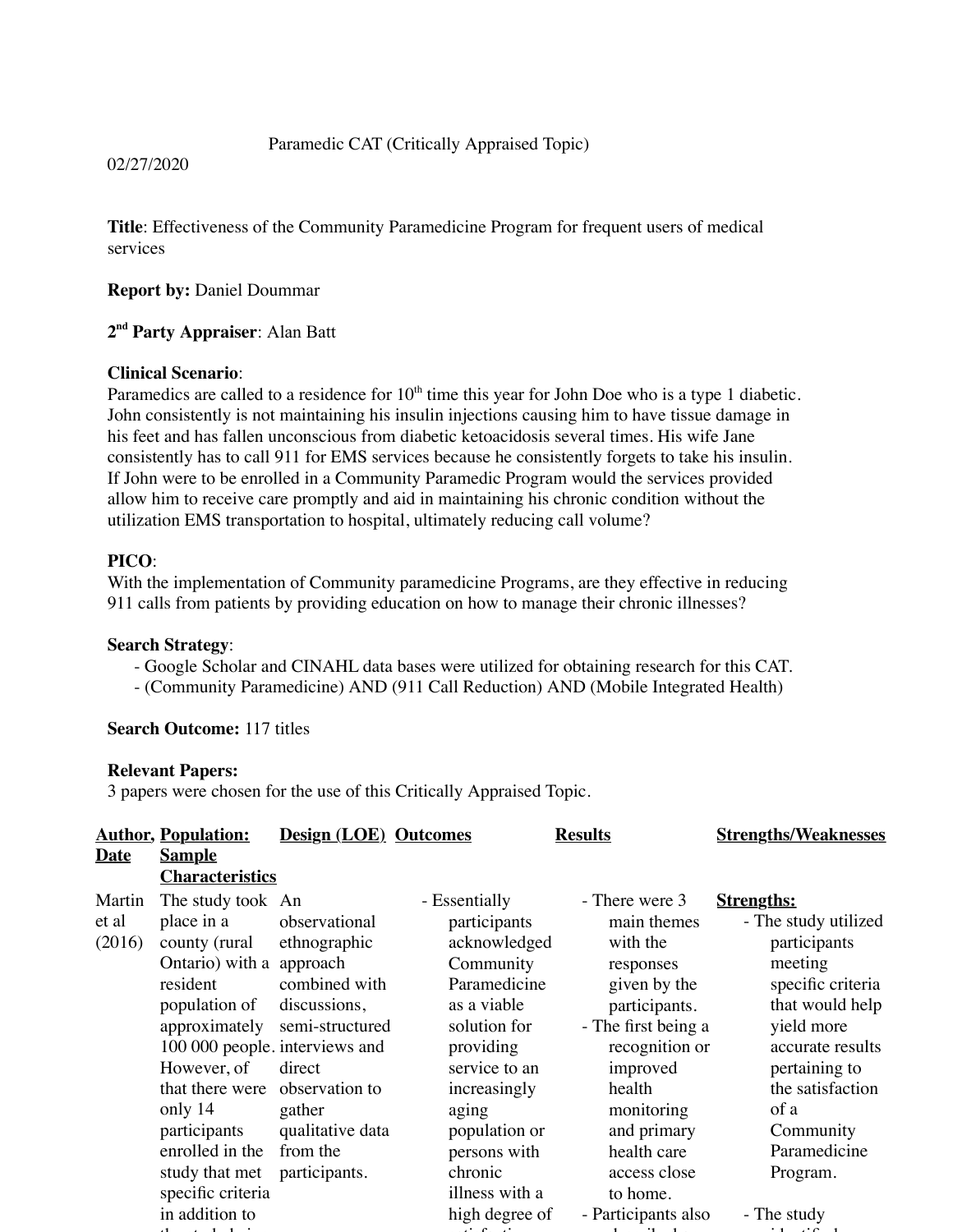specific criteria in addition to the study being voluntary in nature.

illness wit high degre satisfactio

| th a  | to home.            |                    |
|-------|---------------------|--------------------|
| ee of | - Participants also | - The study        |
| n.    | described an        | identified         |
|       | increased           | common             |
|       | feeling of          | themes based       |
|       | security and        | on responsive      |
|       | support for         | from the           |
|       | vulnerable          | participants that  |
|       | residents in        | allowed ease of    |
|       |                     |                    |
|       | the                 | distinguishing     |
|       | community.          | positive and       |
|       | - In addition,      | negative           |
|       | participants        | outcomes of the    |
|       | stated they         | study.             |
|       | had an              |                    |
|       | improved            | <b>Weaknesses:</b> |
|       | education and       | - The number of    |
|       | sense of            | participants       |
|       | empowerment         | was fairly         |
|       | for better          | limited given      |
|       | maintaining         | the original       |
|       | their health.       | population size    |
|       |                     | of the area        |
|       |                     | where the study    |
|       |                     | was conducted.     |
|       |                     | - A better         |
|       |                     |                    |
|       |                     | determination      |
|       |                     | of effectiveness   |
|       |                     | would have         |
|       |                     | been achieved      |
|       |                     | if the study       |
|       |                     | followed up        |
|       |                     | with the           |
|       |                     | participants in    |
|       |                     | the future to see  |
|       |                     | if their original  |
|       |                     | statements         |
|       |                     | faltered over      |
|       |                     | time.              |
| f     | - 40 Epic           | <b>Strengths:</b>  |
|       | participants        | - The Study had a  |
|       | were                | greater number     |
|       | interviewed         | of participants    |
|       |                     | and even           |
|       | with ages           | introduced the     |
| m     | varying from        |                    |
| PIC   | $42-95$ years       | family             |
|       | old who were        | members of         |
|       | diagnosed           | various            |
| ts    | with                | participants for   |
| d     | conditions          | additional data.   |
|       | such as             |                    |
| dged  | <b>Diabetes</b>     | - The study        |
| ts of | Miletus,            | included a vast    |
|       | COPD,               | range of ages of   |
| or    | Congestive          | participants in    |
| ıe    | Heart failure       | their study        |
| of    | or had more         | which provided     |

Dainty et al (2018) The study was conducted in Ontario Canada introduced as consisting of 30 part of an patients and 10 ongoing family members of various participants combined with constructionist 60 hours of observation while in the EPIC community paramedicine program. The study method was using theory data.

clinical trial where an evaluation grounded methodology to collect qualitative

- Outcomes of this study typically pertain to overall satisfactio with the E program. - Either participant recognized and acknowled the benefit such programs felt that th efficiency of said programs were

or had more than one of these

a dynamic for multiple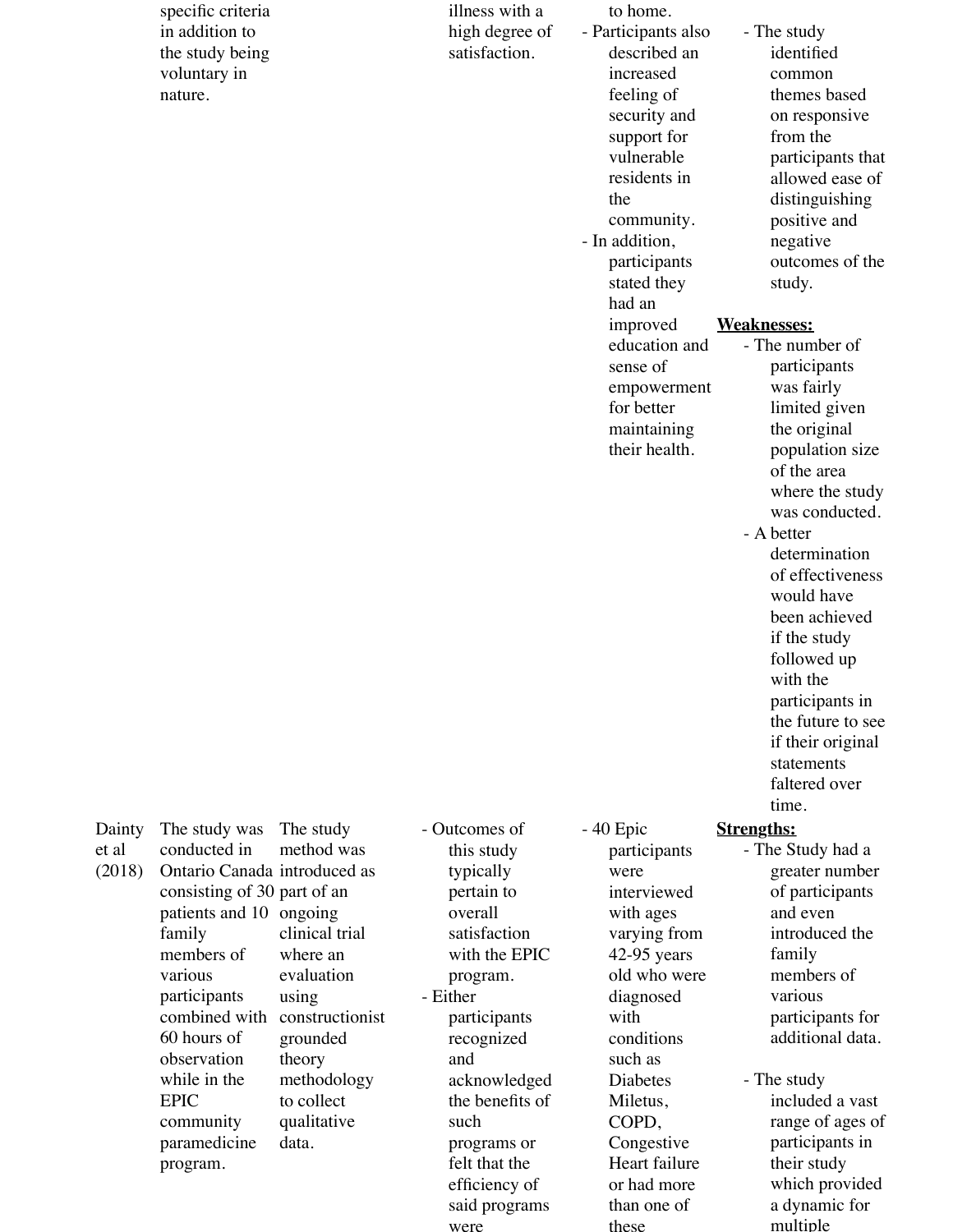|        |                               |                          | emciency of                    | or nad more        | which provided      |
|--------|-------------------------------|--------------------------|--------------------------------|--------------------|---------------------|
|        |                               |                          | said programs                  | than one of        | a dynamic for       |
|        |                               |                          | were                           | these              | multiple            |
|        |                               |                          | lackluster-                    | conditions.        | different           |
|        |                               |                          |                                | - This study had a | opinions of         |
|        |                               |                          |                                | vast amount        | middle aged to      |
|        |                               |                          |                                | of positive        | geriatric           |
|        |                               |                          |                                | feedback that      | patients.           |
|        |                               |                          |                                | was narrowed       |                     |
|        |                               |                          |                                | down to            | <b>Weaknesses:</b>  |
|        |                               |                          |                                | patients           | - Only a few $(3)$  |
|        |                               |                          |                                | describing the     | defining            |
|        |                               |                          |                                | Epic program       | chronic             |
|        |                               |                          |                                | provided a         | conditions were     |
|        |                               |                          |                                | "safety net"       | utilized in this    |
|        |                               |                          |                                |                    |                     |
|        |                               |                          |                                | during their       | study but was       |
|        |                               |                          |                                | times of           | directly            |
|        |                               |                          |                                | vulnerability.     | correlated to       |
|        |                               |                          |                                | - Another          | the conditions      |
|        |                               |                          |                                | common             | that the            |
|        |                               |                          |                                | theme              | participants        |
|        |                               |                          |                                | consisted of       | were diagnosed      |
|        |                               |                          |                                | an                 | with ultimately,    |
|        |                               |                          |                                | appreciation       | being a             |
|        |                               |                          |                                | for the            | limitation of       |
|        |                               |                          |                                | knowledge          | the study.          |
|        |                               |                          |                                | that the           | - Only 60 hours of  |
|        |                               |                          |                                | program            | observation         |
|        |                               |                          |                                | provided           | was utilized        |
|        |                               |                          |                                | participants       | where a             |
|        |                               |                          |                                | for living with    | prolonged           |
|        |                               |                          |                                | their chronic      | follow up over      |
|        |                               |                          |                                | conditions.        | time could have     |
|        |                               |                          |                                | Lastly,            | yielded better      |
|        |                               |                          |                                | participants       | outcomes due        |
|        |                               |                          |                                | stated a sense     | to longer           |
|        |                               |                          |                                | of comfort as      | exposure to the     |
|        |                               |                          |                                | they formed        | program.            |
|        |                               |                          |                                | foundational       |                     |
|        |                               |                          |                                | relationships      |                     |
|        |                               |                          |                                | with medics        |                     |
|        |                               |                          |                                | that served        |                     |
|        |                               |                          |                                | them.              |                     |
|        | Agarwal The study             | Statistically,           | - The outcomes                 | - Eligibility was  | <b>Strengths:</b>   |
| et al  | conducted in                  | the study                | were                           | met by a total     | - The study took an |
| (2019) | Ontario Canada compared the   |                          | numbered by                    | of 85              | interesting         |
|        | specifically                  | number of                | <b>100 EMS</b>                 | buildings. Of      | approach by         |
|        | covering a low- EMS calls per |                          | calls per 100                  | that, 30 were      | comparing           |
|        | income housing low-income     |                          | apartment                      | matched into       | ambulance call      |
|        | where the                     | building before          | units per                      | 15                 | volume per          |
|        | CP@clinic                     | and after the            | month which                    | intervention-      | building instead    |
|        | Community                     |                          | allowed for                    |                    | of individual       |
|        | Paramedicine                  | implementation<br>of the |                                | control pairs      | calls.              |
|        |                               | CP@Clinic                | analysis for<br>differences in | dependent on       |                     |
|        | Program was                   |                          |                                | demographics,      | - Multiple          |
|        | implemented.                  | Program.                 | building size.                 | geography,         | environments        |
|        | Specifically,                 | Furthermore,             |                                | existing           | consisting from     |
|        | only data from                | an open-label,           |                                | services           | rural, sub-rural    |
|        | residents 55                  | parallel,                |                                | provided, and      | and urban areas     |
|        | years and older pragmatic,    |                          |                                | EMS call           | were utilized to    |

numbers. The control of the control of the control of the control of the control of the control of the control of

minimize

was utilized and the second control of the second control of the second control of the second control of the s

cluster and cluster-RCT clusters-RCT clusters-RCT clusters-RCT clusters-RCT clusters-RCT clusters-RCT clusters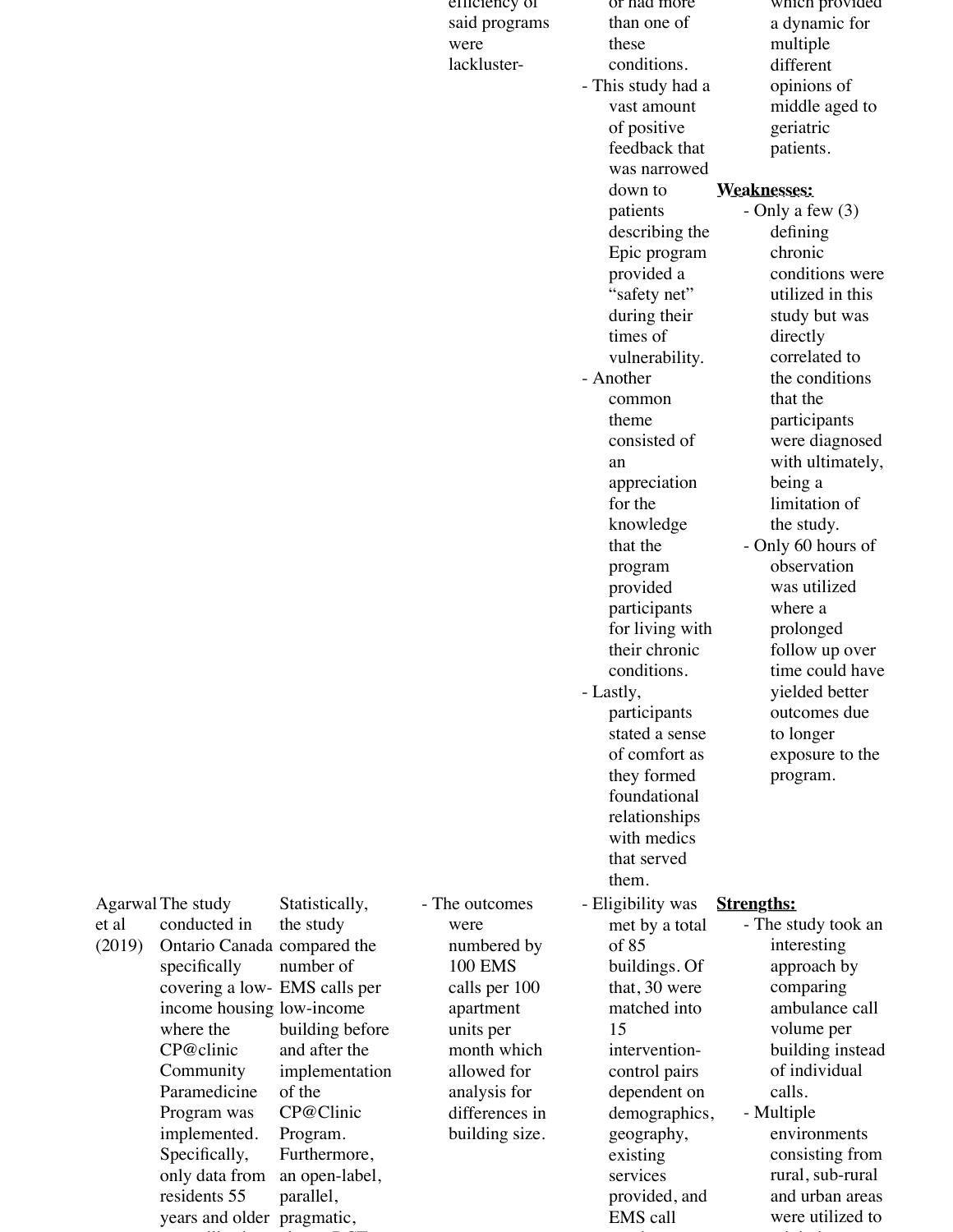only data from residents 55 years and older pragmatic, was utilized.

parallel, cluster-RCT was conducted in 5 Ontario community sites consisting of Hamilton, Guelph, Yourk Simcoe, and Sudbury for one year.

an open-label,

provided, and EMS call numbers. - It was discovered that the program when compared with the CP@Clinic weakly drop ins vs. Usual care resulted in a 0.9 EMS calls per 100 apartment units per month or 19% relative reduction.

and urban areas were utilized to minimize geographical influence. - Several different criteria including age, lifestyle, diet, whether participants had chronic diseases were utilized for comparison between the intervention buildings where the program was utilized and the control buildings.

rural, sub-rural

### **Weaknesses:**

- The study mentioned that possibility for calculation errors in which could alter the results pertaining to call volume

-Further research is warranted to determine if the CP@clinic Program will continue to reduce call volume in the future since reduction was only calculated in a timeframe of 1 year.

#### **Comments:**

The articles in this study provided strong evidence in favour of Community paramedicine effectiveness. However, the studies in Agarwal et al (2019) and Dainty et al (2018) had a relatively small participation making results relevant but not significant. In addition, the studies conducted in all three papers could benefit from a more significant time frame determine overall effectiveness and satisfaction of participants in these programs. Ultimately, it has been proven that Community Paramedicine provides patients with a sense of security during time of vulnerability and equips them with the necessary skills and resources to manage their chronic illnesses. Furthermore, this has relieved strain on EMS services through reduction of call volume and allowed for a better focus on patients in greater need of Emergency services.